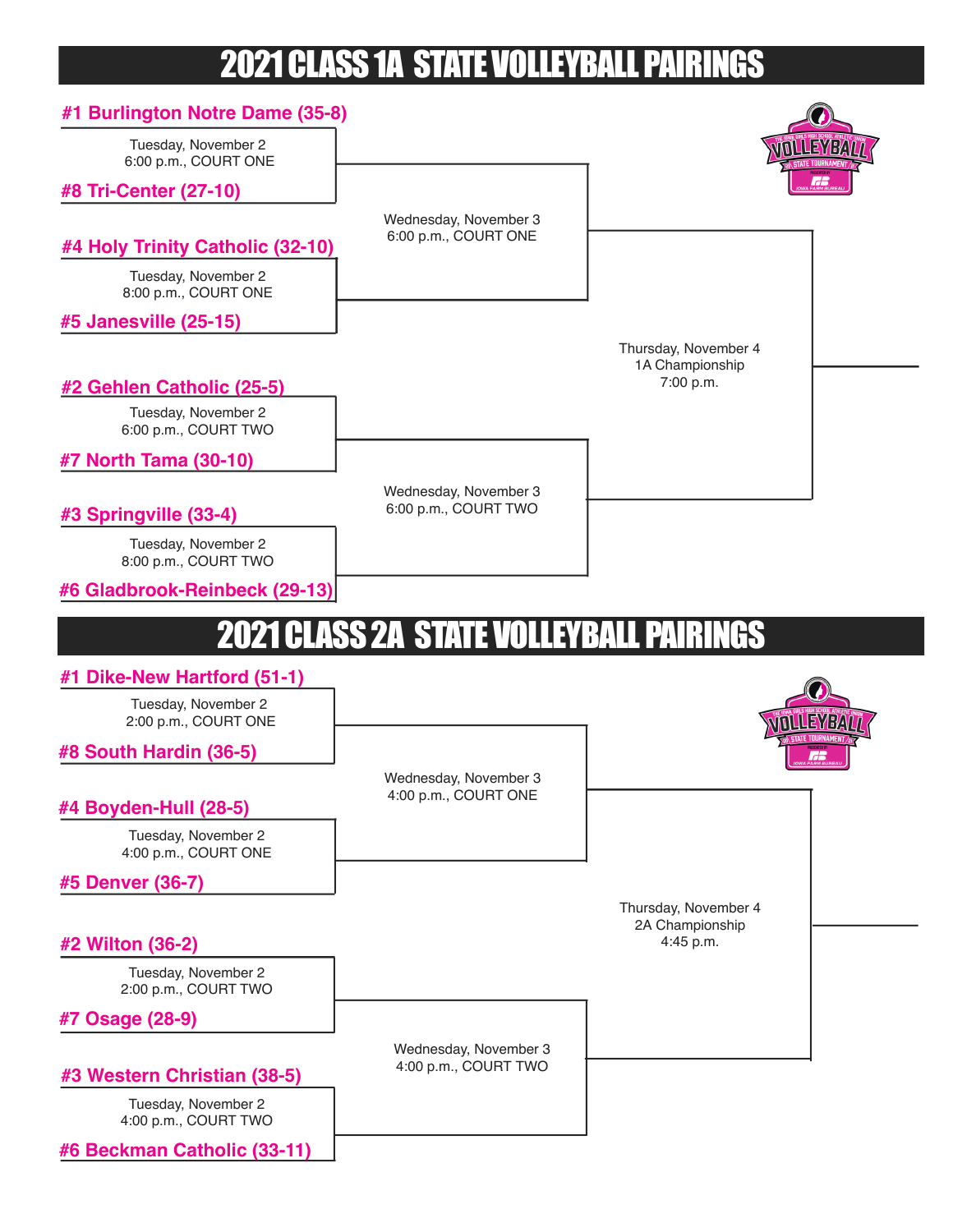## 2021 CLASS 3A STATE VOLLEYBALL PAIRINGS

| #1 Davenport Assumption (34-4)               |                                                |                                         |
|----------------------------------------------|------------------------------------------------|-----------------------------------------|
| Tuesday, November 2<br>10:00 a.m., COURT ONE |                                                | NTILLEY/BY:VI                           |
| #8 Des Moines Christian (36-6)               |                                                |                                         |
|                                              | Wednesday, November 3                          |                                         |
| #4 West Liberty (37-4)                       | 2:00 p.m., COURT ONE                           |                                         |
| Tuesday, November 2<br>12:00 p.m., COURT ONE |                                                |                                         |
| #5 Mount Vernon (34-12)                      |                                                |                                         |
|                                              |                                                | Thursday, November 4<br>3A Championship |
| #2 West Delaware (40-5)                      |                                                | 2:30 p.m.                               |
| Tuesday, Nov. 2<br>10:00 a.m., COURT TWO     |                                                |                                         |
| #7 Unity Christian (28-4)                    |                                                |                                         |
|                                              | Wednesday, November 3                          |                                         |
| #3 Sheldon (27-5)                            | 2:00 p.m., COURT TWO                           |                                         |
| Tuesday, November 2<br>12:00 p.m., COURT TWO |                                                |                                         |
| #6 Sergeant Bluff-Luton (30-6)               |                                                |                                         |
|                                              | <b>2021 CLASS 4A STATE VOLLEYBALL PAIRINGS</b> |                                         |
|                                              |                                                |                                         |
| #1 Western Dubuque (31-3)                    |                                                |                                         |
| Monday, November 1<br>4:00 p.m., COURT ONE   |                                                |                                         |
| #8 Bishop Heelan (20-16)                     |                                                |                                         |
|                                              | Wednesday, November 3                          |                                         |
| #4 Xavier (29-4)                             | 12:00 p.m., COURT ONE                          |                                         |
| Monday, November 1<br>6:00 p.m., COURT ONE   |                                                |                                         |
| #5 Marion (36-8)                             |                                                |                                         |
|                                              |                                                | Thursday, November 4<br>4A Championship |
| #2 North Scott (30-4)                        |                                                | 12:15 p.m.                              |
| Monday, November 1<br>4:00 p.m., COURT TWO   |                                                |                                         |
| #7 Bondurant-Farrar (32-7)                   |                                                |                                         |
| #3 Waverly-Shell Rock (42-7)                 | Wednesday, November 3<br>12:00 p.m, COURT TWO  |                                         |
| Monday, November 1<br>6:00 p.m., COURT TWO   |                                                |                                         |
| #6 Oskaloosa (31-4)                          |                                                |                                         |